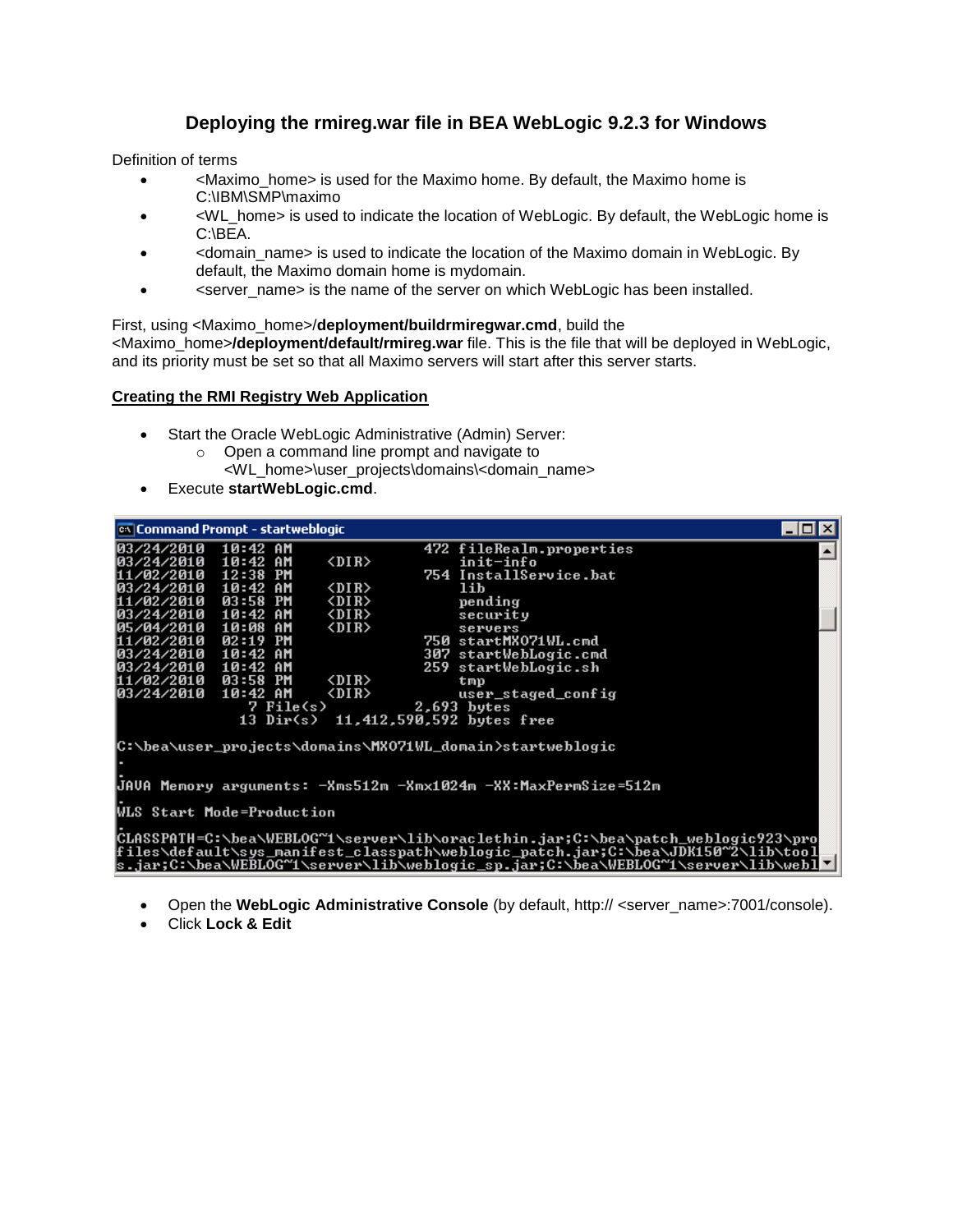

Expand the **<domain\_name>Environment>Servers** link



- Click **New**
- Enter **RMIRegistry** in the **Server Name** field
- Enter **9999** in the **Server Listen Port** field
- Leave the **No, this is a stand-alone server** Radio button selected.
- Click **Next**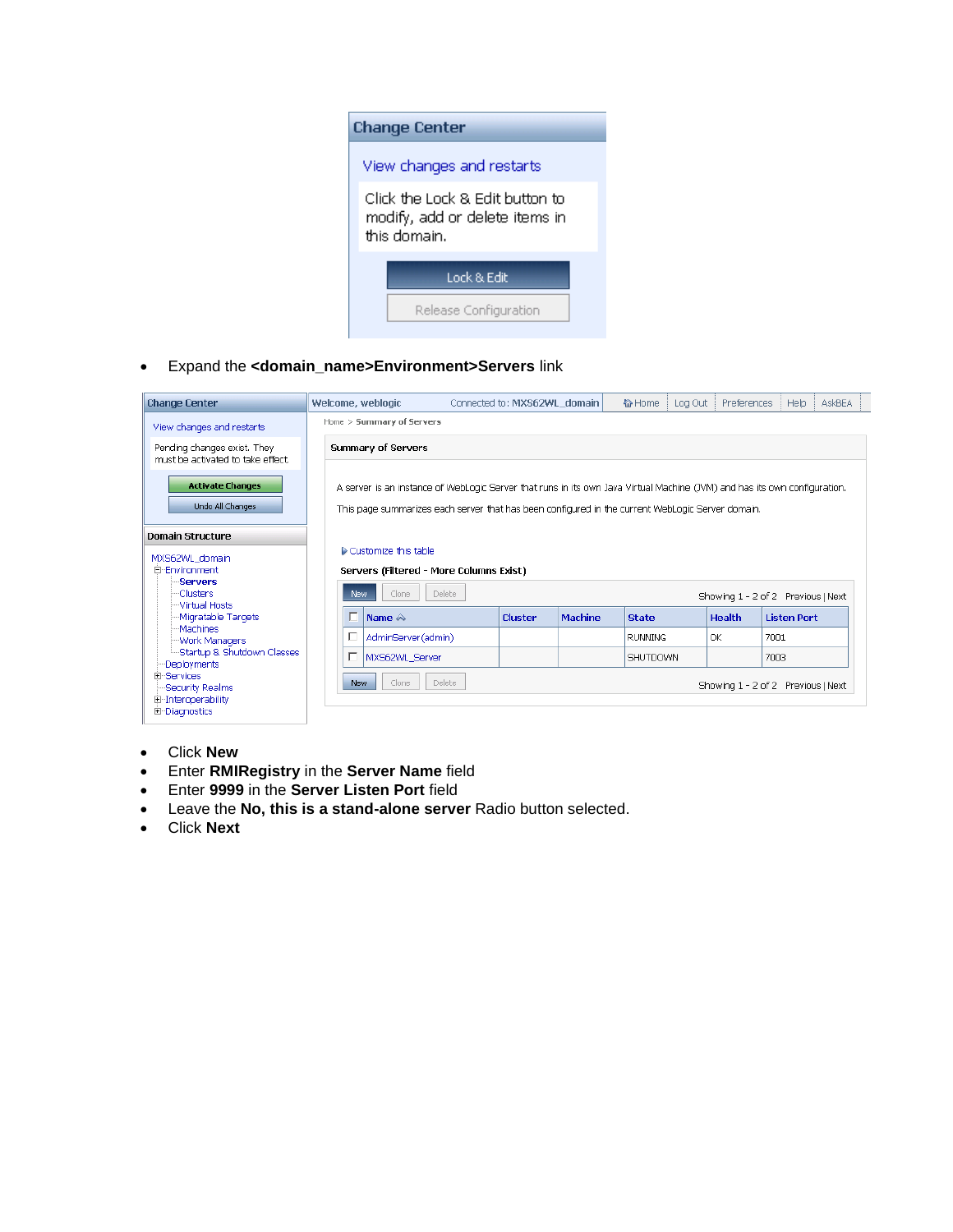|  |  | Home $>$ Summary of Servers |  |  |
|--|--|-----------------------------|--|--|
|--|--|-----------------------------|--|--|

| <b>Create a New Server</b>              |                                                                                  |
|-----------------------------------------|----------------------------------------------------------------------------------|
| Next<br><b>Finish</b><br>Back.          | Cancel                                                                           |
| <b>Review choices</b>                   |                                                                                  |
|                                         | Review the selections. If these are correct, click Finish to create this server. |
|                                         |                                                                                  |
| Server Name:                            | RMIRegistry                                                                      |
| <b>Server Listen</b><br><b>Address:</b> | (No value specified)                                                             |
| <b>Server Listen Port:</b>              | 9999                                                                             |
| Next<br><b>Finish</b><br>Back           | Cancel                                                                           |

# Click **Finish**

### $\triangleright$  Customize this table

### Servers (Filtered - More Columns Exist)

| <b>New</b> | <b>Delete</b><br>Clone |                |                |                 |               | Showing 1 - 3 of 3 Previous   Next |
|------------|------------------------|----------------|----------------|-----------------|---------------|------------------------------------|
|            | Name $\otimes$         | <b>Cluster</b> | <b>Machine</b> | <b>State</b>    | <b>Health</b> | <b>Listen Port</b>                 |
|            | AdminServer(admin)     |                |                | <b>RUNNING</b>  | ОК            | 7001                               |
|            | MXS62WL Server         |                |                | <b>SHUTDOWN</b> |               | 7003                               |
|            | <b>RMIRegistry</b>     |                |                | <b>SHUTDOWN</b> |               | 9999                               |
| <b>New</b> | Delete<br>Clone        |                |                |                 |               | Showing 1 - 3 of 3 Previous   Next |

Select **Deployments** on the left side of the console

# Click **Install**

| <b>Install Application Assistant</b>                                                                                                                                                                 |  |
|------------------------------------------------------------------------------------------------------------------------------------------------------------------------------------------------------|--|
| Finish<br>Cancel<br><b>Back</b><br>Next                                                                                                                                                              |  |
| Locate deployment to install and prepare for deployment                                                                                                                                              |  |
| Select the file path that represents the application root directory, archive file, exploded archive directory, or application<br>module descriptor that you want to install.                         |  |
| Note: Only valid file paths are displayed below. If you cannot find your deployment files, upload your file(s) and/or<br>confirm that your application contains the required deployment descriptors. |  |
| <b>Location: localhost</b>                                                                                                                                                                           |  |
| en de la<br>Select upload your file(s)                                                                                                                                                               |  |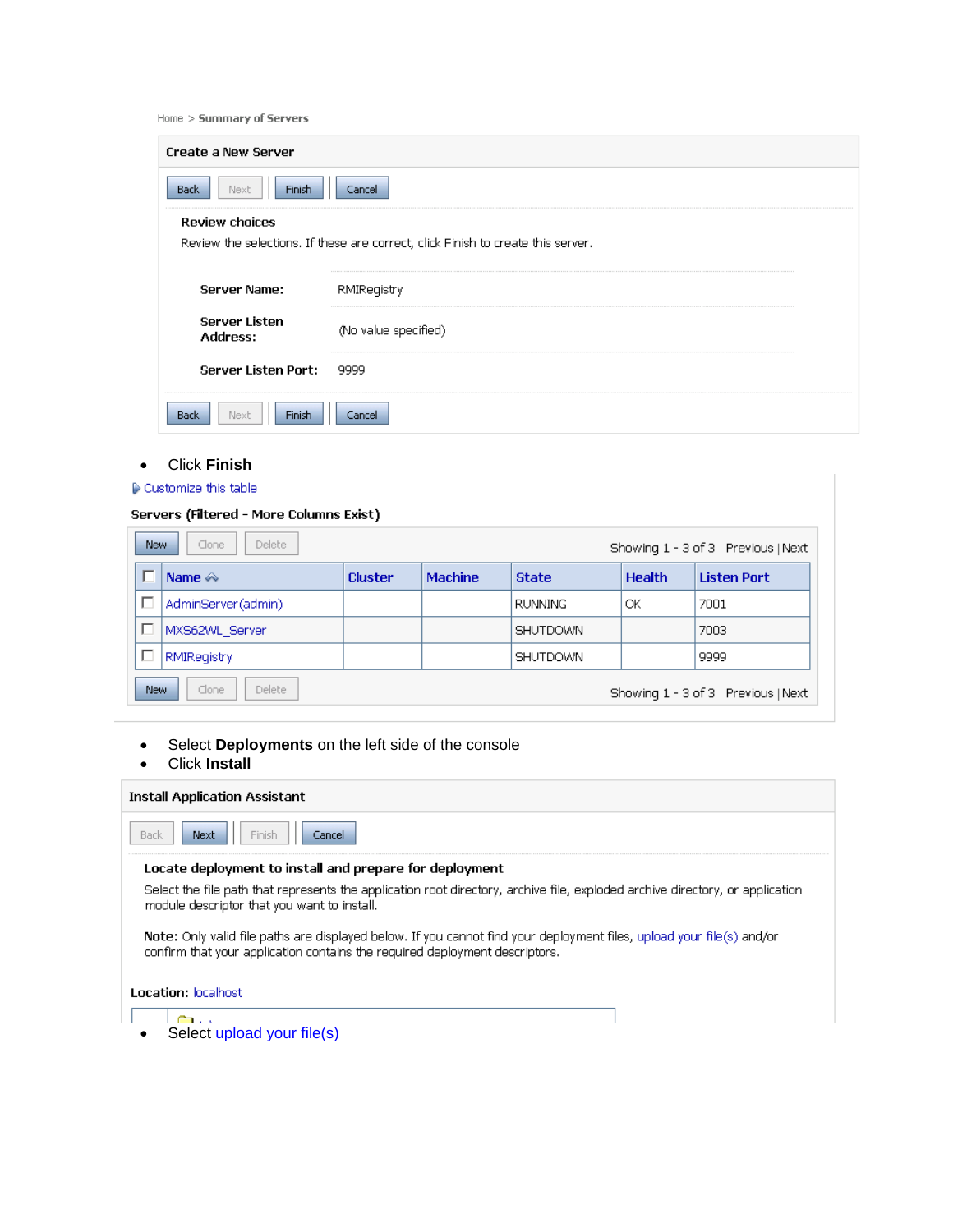| <b>Install Application Assistant</b>                                                                                                                                                                                                       |  |
|--------------------------------------------------------------------------------------------------------------------------------------------------------------------------------------------------------------------------------------------|--|
| <b>Back</b><br>Next<br>Finish<br>Cancel                                                                                                                                                                                                    |  |
| Upload a Deployment to the admin server                                                                                                                                                                                                    |  |
|                                                                                                                                                                                                                                            |  |
| Click the Browse button below to select an application or module on the machine from which you are currently<br>browsing. When you have located the file, click the Next button to upload this deployment to the Administration<br>Server. |  |
| Deployment<br>Browse<br>Archive:                                                                                                                                                                                                           |  |
| Click on the <b>Browse</b> button and navigate to your Maximo root directory, then the <b>deployment</b><br>and default directory.                                                                                                         |  |
| <b>File Upload</b>                                                                                                                                                                                                                         |  |
| Look $jn:$<br>default<br>需-                                                                                                                                                                                                                |  |
| lo maximo.ear<br>國 maximohelp.ear<br>My Recent<br><b>l⊠ </b> rmireg.war<br>Documents<br>Desktop<br>My Documents<br>Select the rmireg.war file and click Open<br>$\bullet$                                                                  |  |
| <b>Install Application Assistant</b>                                                                                                                                                                                                       |  |
| <b>Back</b><br>Next<br>Finish<br>Cancel                                                                                                                                                                                                    |  |
| Upload a Deployment to the admin server                                                                                                                                                                                                    |  |
| Click the Browse button below to select an application or module on the machine from which you are currently<br>browsing. When you have located the file, click the Next button to upload this deployment to the Administration<br>Server, |  |
| Deployment<br>\\tsclient\C\MXS62WL\deployment\default\rmireq.war<br>Browse<br>Archive:                                                                                                                                                     |  |
| <b>Click Next</b>                                                                                                                                                                                                                          |  |

Under **Location**, select rmireg.war.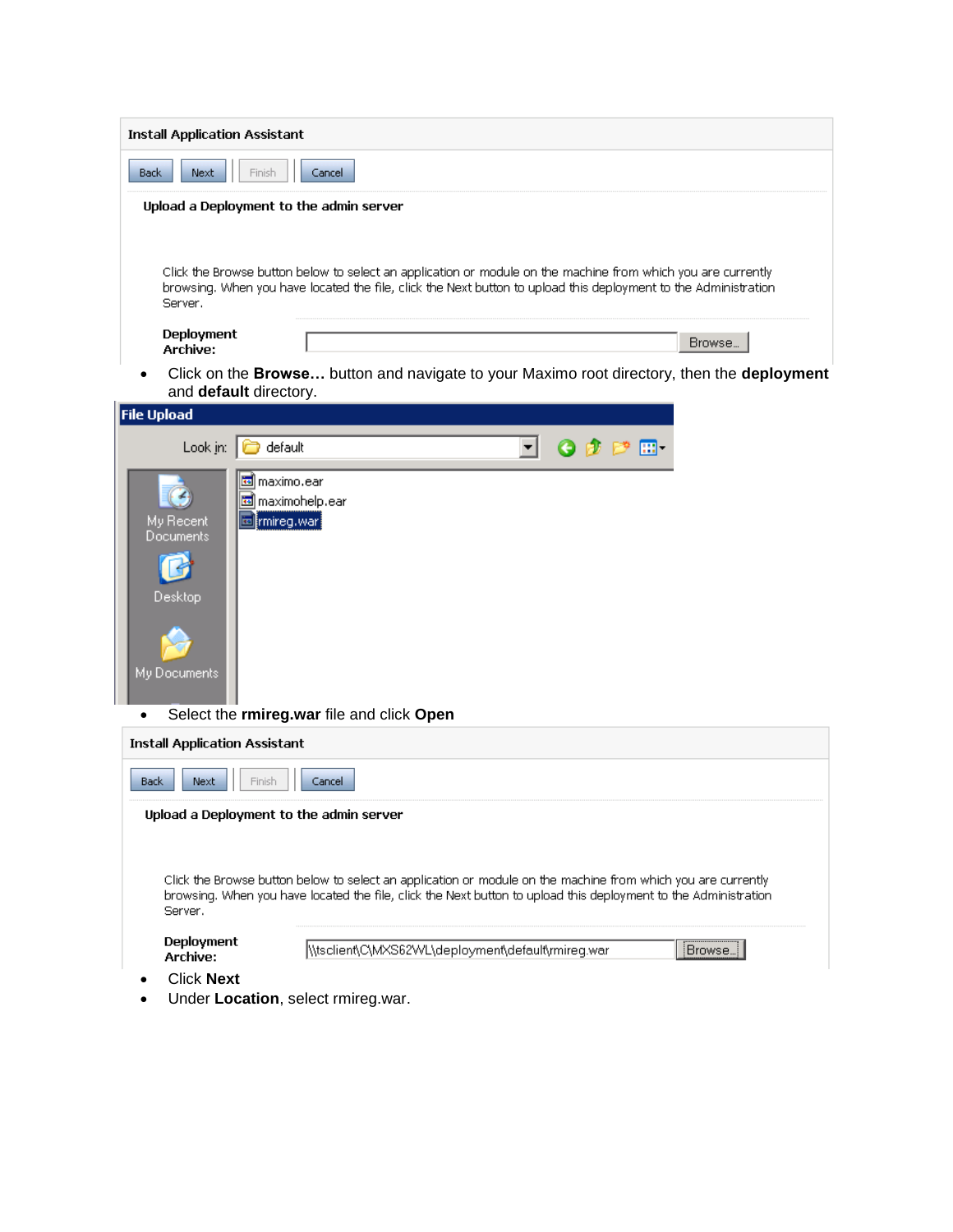| Messages                                                                                                                                                                                             |
|------------------------------------------------------------------------------------------------------------------------------------------------------------------------------------------------------|
| The file rmireg.war has been uploaded successfully to C:\bea\user_projects\domains\MXS62WL_domain\servers<br>\AdminServer\upload                                                                     |
| Install Application Assistant                                                                                                                                                                        |
| Next<br>Back<br>Finish<br>Cancel                                                                                                                                                                     |
| Locate deployment to install and prepare for deployment                                                                                                                                              |
| Select the file path that represents the application root directory, archive file, exploded archive directory, or application<br>module descriptor that you want to install.                         |
| Note: Only valid file paths are displayed below. If you cannot find your deployment files, upload your file(s) and/or<br>confirm that your application contains the required deployment descriptors. |
| Location: localhost \ C: \ bea \ user_projects \ domains \ MXS62WL_domain \ servers \ AdminServer \ upload                                                                                           |
| О<br><mark>धैं</mark> ⊞ maximo.ear                                                                                                                                                                   |
| O<br><b>O</b> rmireg.war                                                                                                                                                                             |
| <b>Click Next</b>                                                                                                                                                                                    |
| <b>Install Application Assistant</b>                                                                                                                                                                 |
| <b>Back</b><br>Next<br>Cancel<br><b>Finish</b>                                                                                                                                                       |
| Choose targeting style                                                                                                                                                                               |
| Targets are the servers, clusters, and virtual hosts on which this deployment will run. There are several ways you can<br>target an application.                                                     |
| <sup>©</sup> Install this deployment as an application                                                                                                                                               |
| The application and its components will be targeted to the same locations. This is the most common usage.                                                                                            |
| C Install this deployment as a library                                                                                                                                                               |
| Application libraries are deployments that are available for other deployments to share. Libraries should be<br>available on all of the targets running their referencing applications.              |
| Next<br>Finish<br>Cancel<br>Back                                                                                                                                                                     |
| Keep Install this deployment as an application selected.                                                                                                                                             |

- Click **Next**
- Select the **RMIRegistry** check box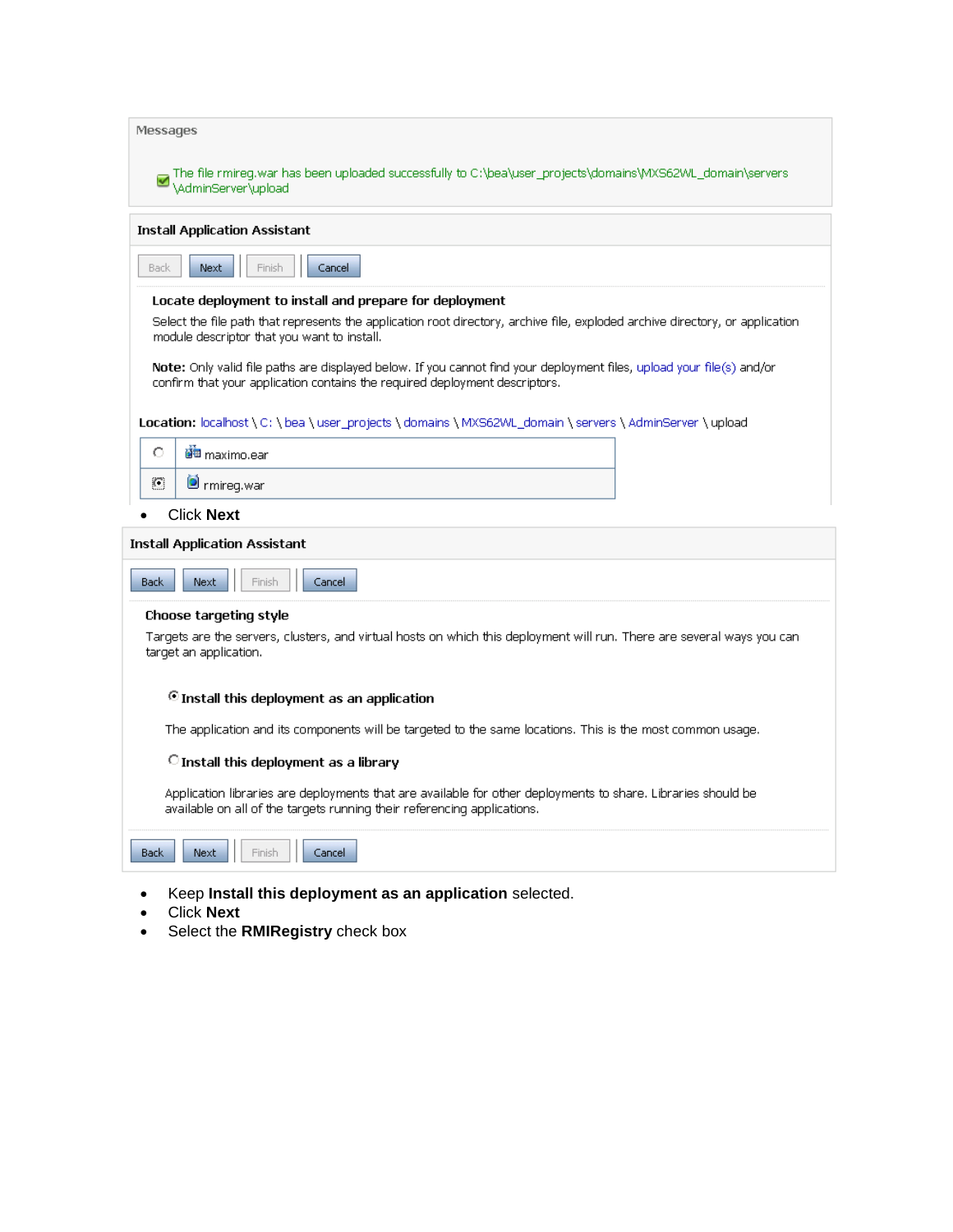| <b>Install Application Assistant</b>                                                                                     |
|--------------------------------------------------------------------------------------------------------------------------|
| Back<br>Next<br>Cancel<br>Finish                                                                                         |
| Select deployment targets                                                                                                |
| Select the servers and/or clusters to which you want to deploy this application. (You can reconfigure deployment targets |
| later).                                                                                                                  |
| Available targets for rmireg                                                                                             |
| <b>Servers</b>                                                                                                           |
| <b>I</b> AdminServer                                                                                                     |
| □ MXS62WL_Server                                                                                                         |
| <b>ERMIRegistry</b>                                                                                                      |
| <b>Back</b><br>Next<br>Finish<br>Cancel                                                                                  |
| <b>Click Next</b>                                                                                                        |
| <b>Install Application Assistant</b>                                                                                     |
| <b>Back</b><br>Next<br><b>Finish</b><br>Cancel                                                                           |
| <b>Optional Settings</b>                                                                                                 |
| You can modify these settings or accept the defaults                                                                     |
|                                                                                                                          |
| General                                                                                                                  |
| What do you want to name this deployment?                                                                                |
| Name:<br> rmireg                                                                                                         |
| Security                                                                                                                 |
|                                                                                                                          |
| What security model do you want to use with this application?                                                            |
| OD Only: Use only roles and policies that are defined in the deployment descriptors.                                     |
|                                                                                                                          |

Accept the defaults and click **Finish**

| <b>Change Center</b>                                             | Welcome, weblogic  | Connected to: MXS62WL domain                                                                                                                                                                           | 价 Home | Log Out | Preferences | Help | AskBEA |
|------------------------------------------------------------------|--------------------|--------------------------------------------------------------------------------------------------------------------------------------------------------------------------------------------------------|--------|---------|-------------|------|--------|
| View changes and restarts                                        | <b>Deployments</b> | Home > Summary of Servers > Summary of Deployments > Summary of Servers > Summary of Deployments > Summary of Servers > Summary of                                                                     |        |         |             |      |        |
| Pending changes exist. They<br>must be activated to take effect. | Messages           |                                                                                                                                                                                                        |        |         |             |      |        |
| <b>Activate Changes</b><br>Undo All Changes                      |                    | $\Box$ The deployment has been installed and added to the list of pending changes successfully.<br>You must also activate the pending changes to commit this, and other updates, to the active system. |        |         |             |      |        |

- Click on the **Active Changes** button and log out of the console.
- Exit the Console window.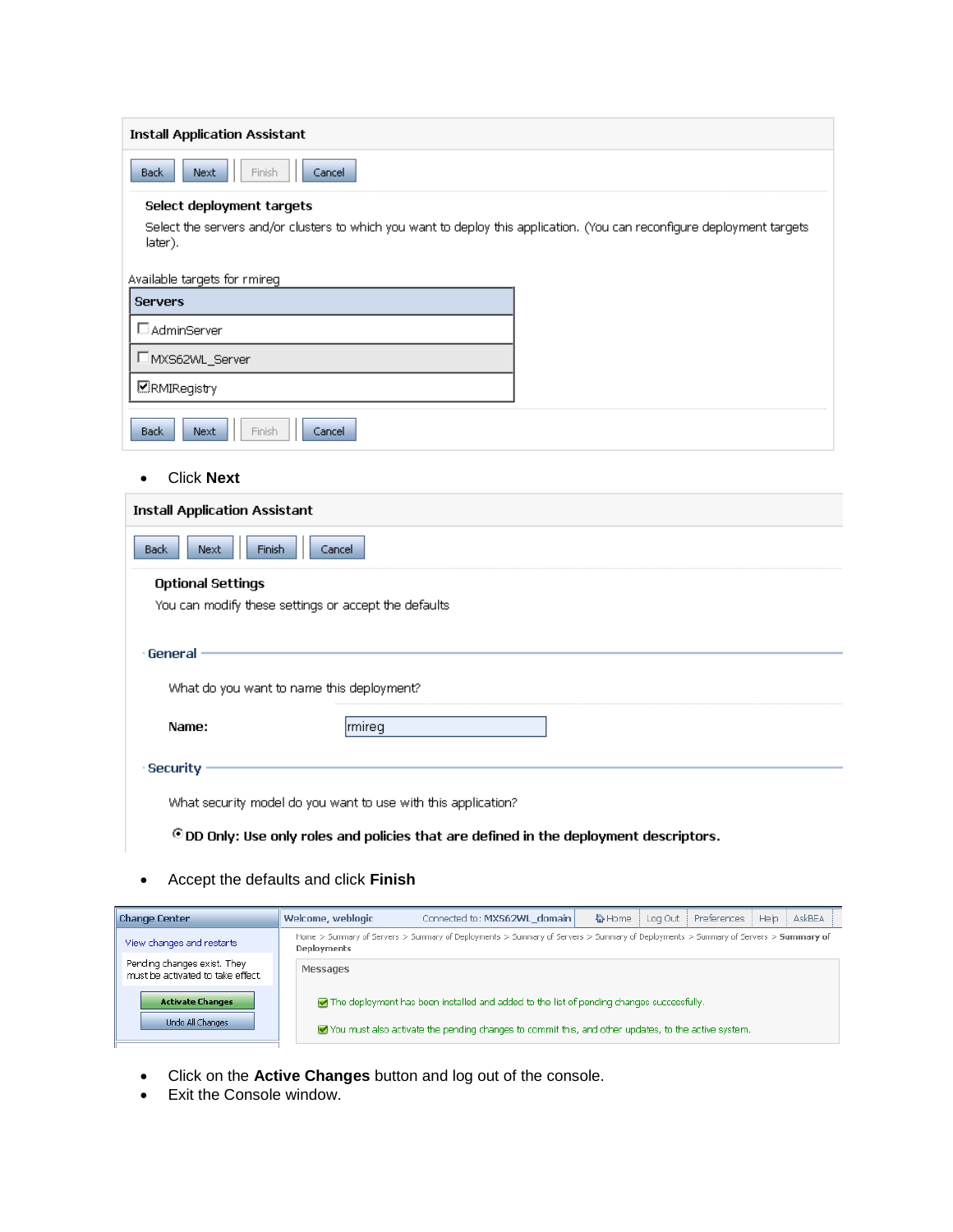• Stop the AdminServer command-line session.



### **Setting up and Starting the RMI Registry Web Application**

- Open **Windows Explorer**
- Navigate to "**{drive letter}:\bea\user\_projects\domains\{domain name}**"
- Copy the **startWebLogic.cmd** file
- Paste it back as "**Copy of startWebLogic.cmd**"
- Rename the new copy as "**startRMIRegistry.cmd**"



- Edit the **startRMIRegistry.cmd** file
- Change the **SERVER\_NAME** parameter to **set SERVERNAME=RMIRegistry**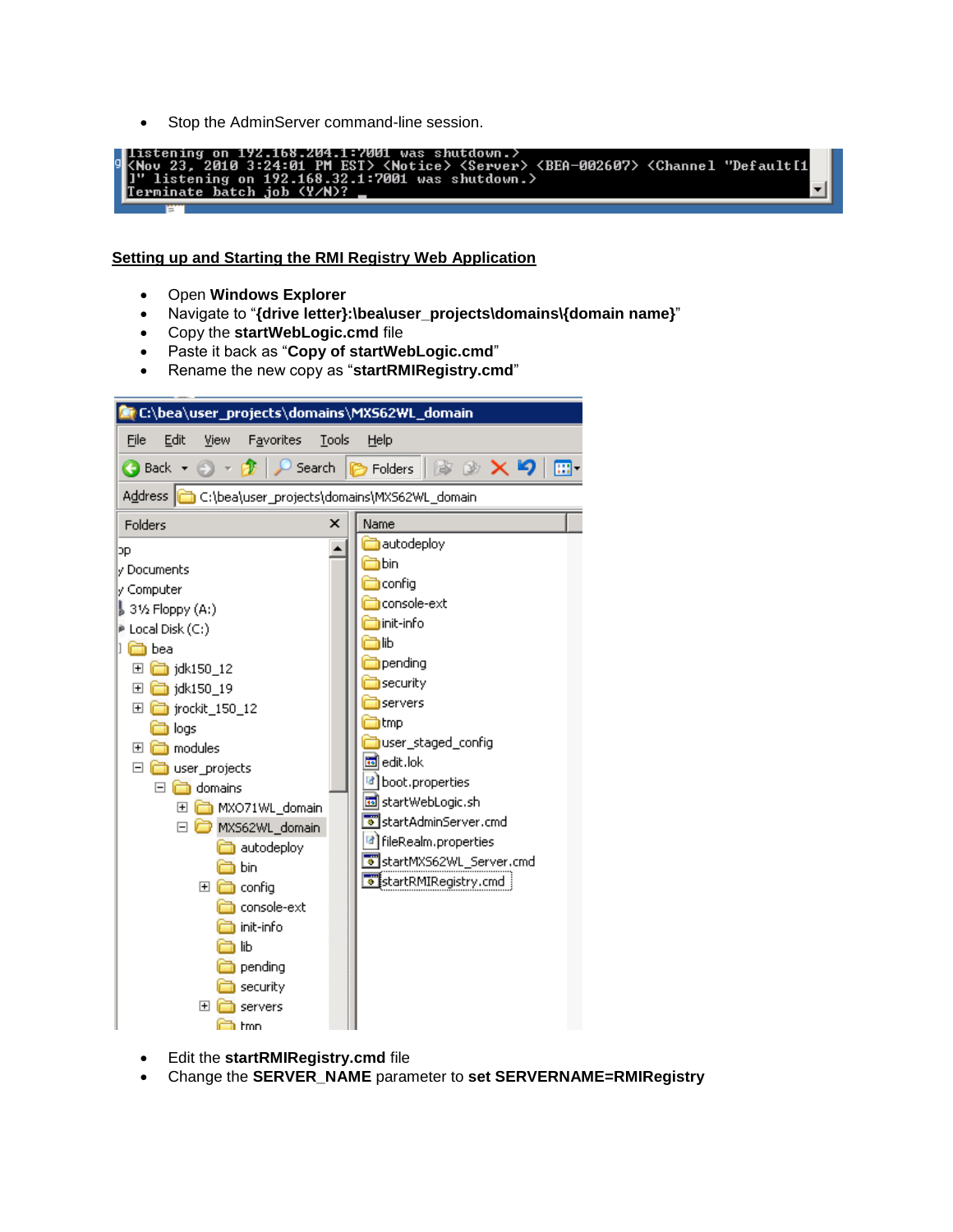- Add **set JAVA\_OPTIONS=-Dweblogic.management.discover=false - Dweblogic.management.server=http://localhost:7001** after
- Change the **MEM\_ARGS** parameter to **set MEM\_ARGS=-Xms20m –Xmx40m**

| startRMIRegistry.cmd - Notepad                                                                                                                                                                                                                                                                |  |
|-----------------------------------------------------------------------------------------------------------------------------------------------------------------------------------------------------------------------------------------------------------------------------------------------|--|
| i <u>F</u> ile <u>E</u> dit F <u>o</u> rmat <u>V</u> iew Help                                                                                                                                                                                                                                 |  |
| Ю€СНО ОFF                                                                                                                                                                                                                                                                                     |  |
| @REM WARNING: This file is created by the Configuration Wizard.<br>@REM Any changes to this script may be lost when adding extensions to this configuration.                                                                                                                                  |  |
| <b>SETLOCAL</b>                                                                                                                                                                                                                                                                               |  |
| set DOMAIN_HOME=C:\bea\user_projects\domains\MXS62WL_domain <br>set SERVER_NAME=RMIRegistry<br> set JAVA_OPTIONS=-Dweblogic.management.discover=false<br>-Dweblogic.management.server=http://localhost:7001<br> set MEM_ARGS=−Xms20m –Xmx40m<br>call "%DOMAIN_HOME%\bin\startWebLogic.cmd" %* |  |
| ENDLOCAL                                                                                                                                                                                                                                                                                      |  |

• Save and close the file

#### **Confirm that no services are using the ports that will be used by RMI**

**NOTE:** If Maximo is using a different RMI port than the default 1099, an entry must be made in the Maximo Properties application, and the rmireg.war file as well as the maximo.ear files must be rebuilt. That port must be substituted for the 1099 port used here.

**NOTE**: If port 9999 is in use by other Windows services or if a different port is selected when the RMIRegistry server is created, that port must be substituted for the 9999 port used here.

Using the "netstat" command and piping it through a "find" command can display the port usage. Use the following 2 commands to find the status of the ports to be used. Neither of the ports should return any results.

Netstat –a I find "1099" Netstat –a | find "9999"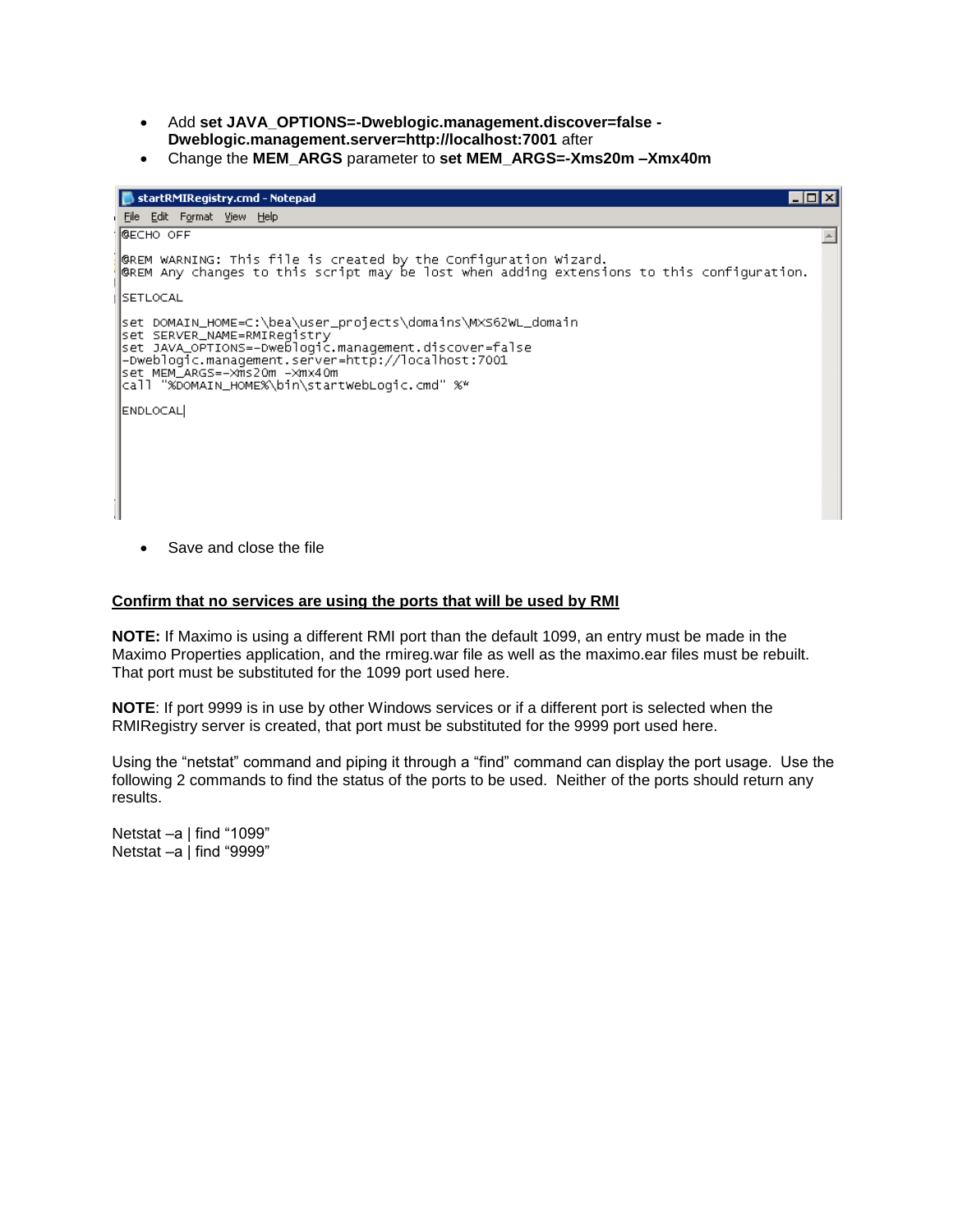

- Start the BEA WebLogic Server by opening a command prompt and navigating to the {drive letter}:/bea/user\_projects/domains/{domain name}.
- Execute the **startWebLogic.cmd** file (shown above as StartAdminServer.cmd).
- Open a new command prompt window
- Navigate to {drive letter}:\bea\user\_projects\domains\{domain name}
- Execute **startRMIRegistry.cmd**

Confirm that the RMI services are using the ports

**NOTE:** If Maximo is using a different RMI port than the default 1099, an entry must be made in the maximo.properties file and the rmireg.war file as well as the maximo.ear files must be rebuilt. That port must be substituted for the 1099 port used here.

**NOTE**: If port 9999 is in use by other Windows services or if a different port is selected when the RMIRegistry server is created, that port must be substituted for the 9999 port used here.

Using the "netstat" command and piping it through a "find" command can display the port usage. Use the following 2 commands to find the status of the ports to be used. Both of the ports should return a status of "**LISTENING**".

Netstat –a | find "1099" Netstat –a | find "9999"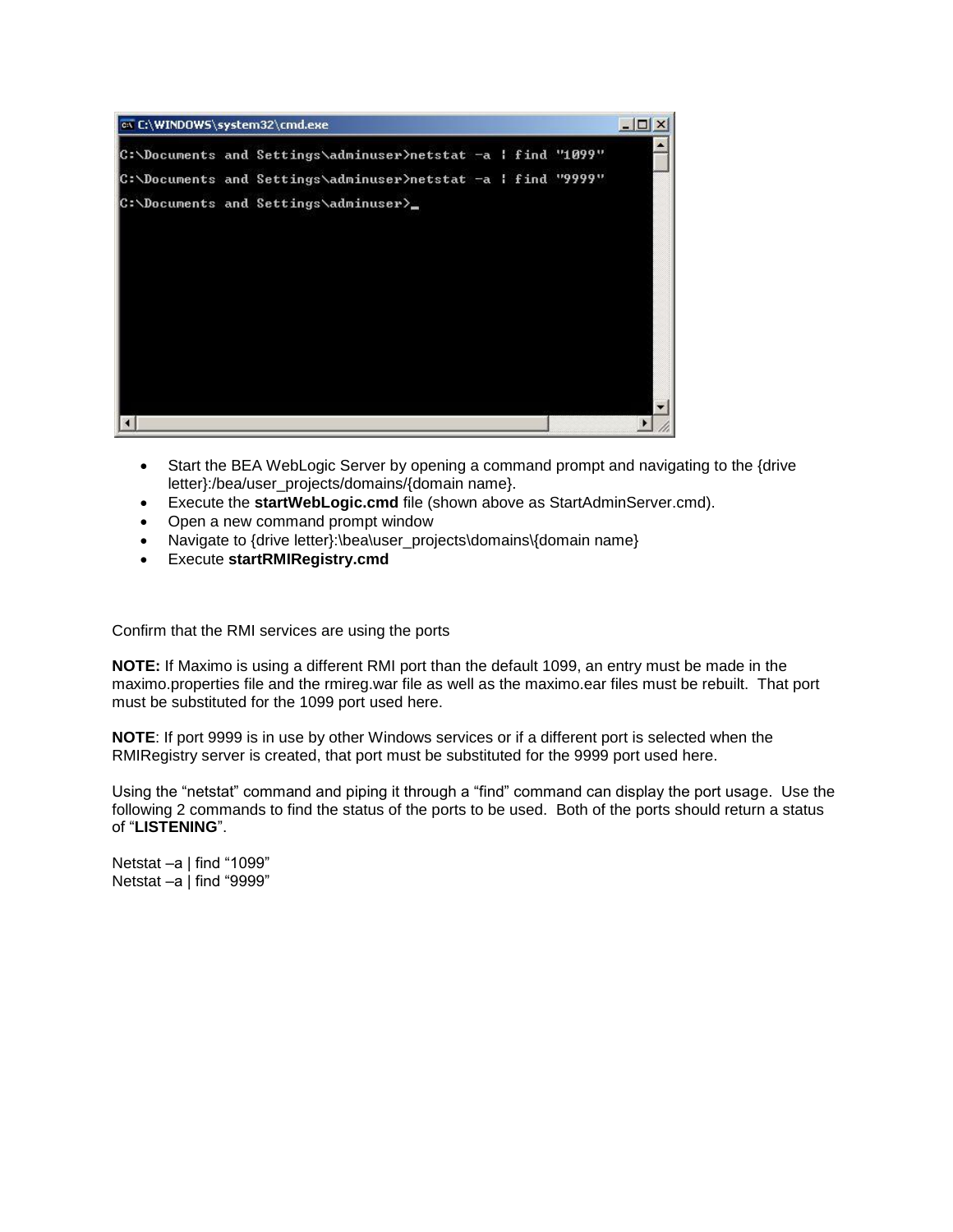

-------------------------------------------------------------------------------------------------------------------------------------------- Need to add section on creating the service

Open the "**Windows Explorer**"

Navigate to "**{drive letter}:\bea\user\_projects\domains\{domain name}**" Copy the "**installService.cmd**" file Paste it back as "**Copy of installService.cmd**" Rename the new copy as "**installRMIService.cmd**"

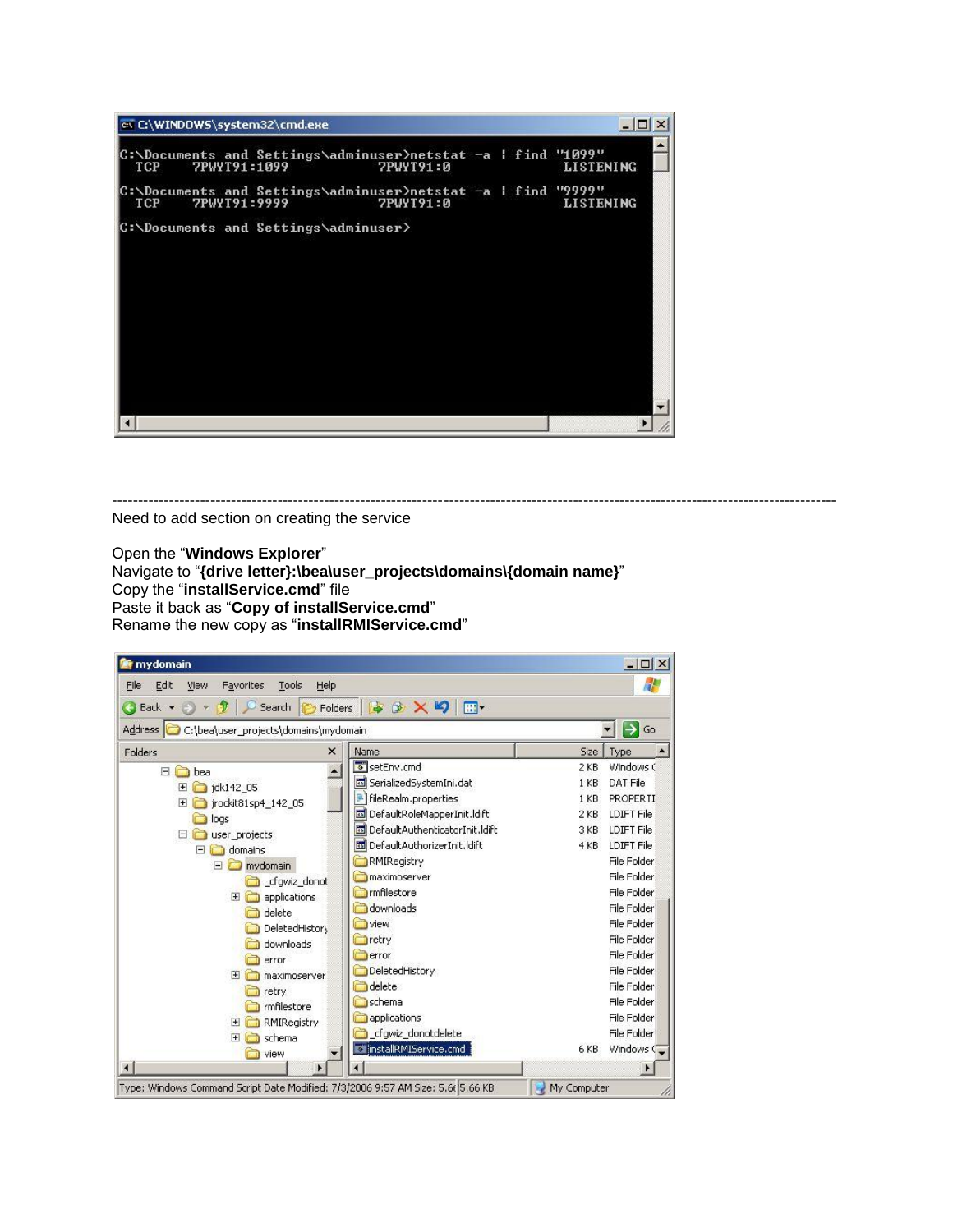#### Edit the "**installRMIService.cmd**" file Change the "**SERVER\_NAME**" parameter to "**RMIRegistry**" Check to see if there is a "**MEM\_ARGS**" parameter. If there is, modify it, if there is not, insert it to show:

#### **set MEM\_ARGS=-Xms5m –Xmx10m**

Save and close the file

```
InstallRMIService.cmd - Notepad
                                                                                                                                       ---x-File Edit Format View Help
                                                                                                                                               \blacktriangleGrem Set SERVER_NAME to the name of the server you wish to start up.
set SERVER_NAME=RMIRegistry
@rem Set DOMAIN_NAME to the name of the server you wish to start up.
set DOMAIN_NAME=mydomain
Grem Set WLS_USER equal to your system username and WLS_PW equal Grem to your system password for no username and password prompt Grem during server startup. Both are required to bypass the startup Grem prompt.
set WLS_USER=weblogic<br>set WLS_PW=weblogic
|<br>|if NOT "%1" == "" set WLS_USER=%1<br>|if NOT "%2" == "" set WLS_PW=%2
|<br>|if "%wLS_USER%" == "" goto usage<br>|if "%wLS_Pw%" == "" goto usage<br>|goto continue
:usage<br>echo Need to set WLS_USER and WLS_PW environment variables or specify<br>echo them in command line:<br>echo Usage: installservice.cmd [WLS_USER] [WLS_PW]<br>echo for example:<br>echo installservice.cmd user password<br>goto finish
 :continue
@rem Set JAVA_OPTIONS to the java flags you want to pass to the vm. i.e.:<br>@rem set JAVA_OPTIONS=-Dweblogic.attribute=value -Djava.attribute=value
Set JAVA OPTIONS=
@rem Set JAVA_VM to the java virtual machine you want to run. For instance:
Grem set JAVA_VM=-server<br>Grem set JAVA_VM=-server
@rem Set MEM_ARGS to the memory args you want to pass to java. For instance:<br>@rem set MEM_ARGS=-Xms32m -Xmx200m
Grem set MEM_ARGS=
set MEM_ARGS=-Xms5m -Xmx10m
 \left| \cdot \right|\blacktriangleright
```
Double-click the "installRMIService.cmd" file to install the service.

Confirm that the service installed by opening the "Services" control panel and finding the bea service.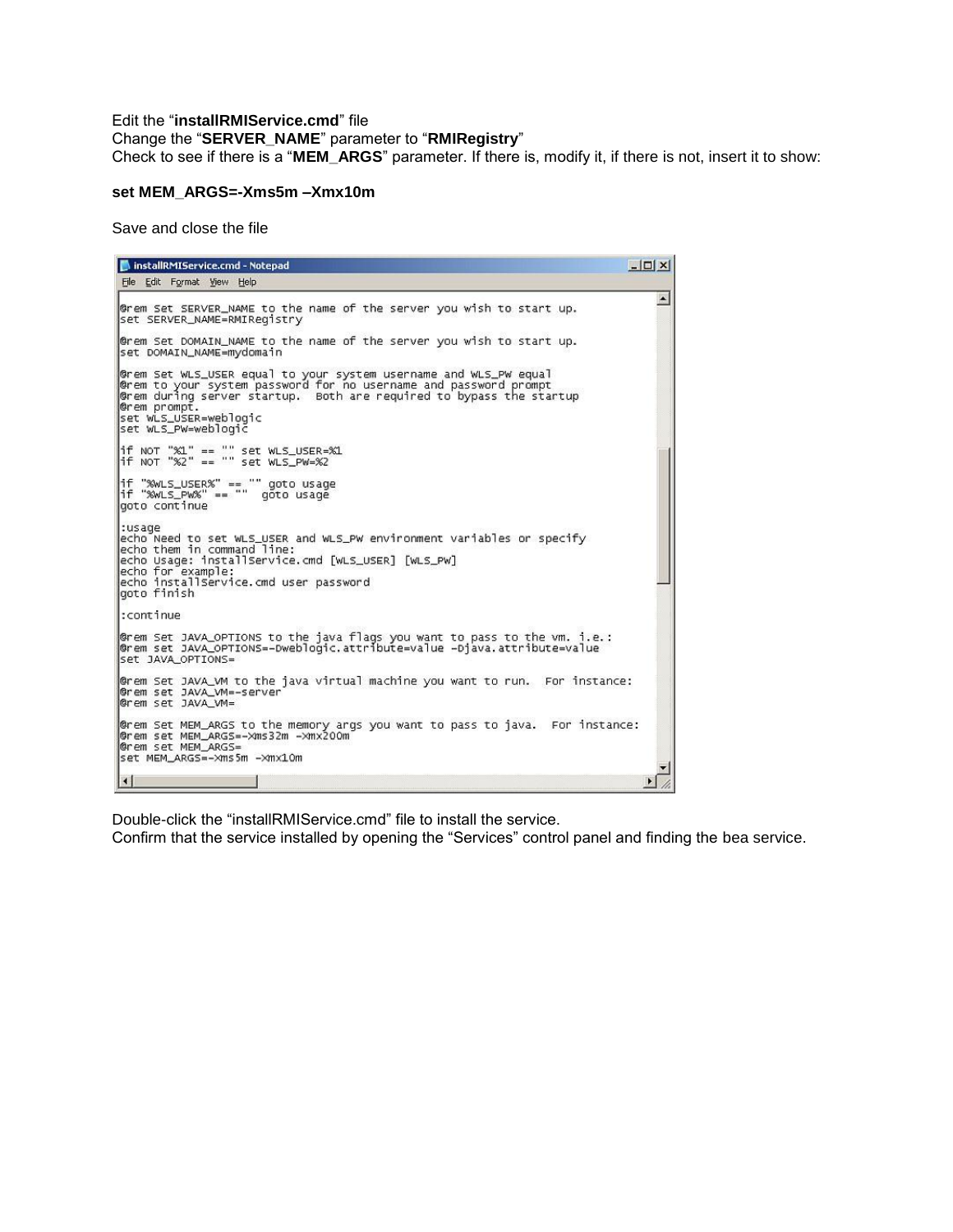| <sup>N</sup> <sub>3</sub> Services |                                             |                                                                                                                                                                                                                                                                                                                        |                                                                         | $ \Box$ $\times$              |
|------------------------------------|---------------------------------------------|------------------------------------------------------------------------------------------------------------------------------------------------------------------------------------------------------------------------------------------------------------------------------------------------------------------------|-------------------------------------------------------------------------|-------------------------------|
| Action<br>Eile<br>View             | Help                                        |                                                                                                                                                                                                                                                                                                                        |                                                                         |                               |
| 雷<br>町                             | ピ<br>喝<br>Ð<br>٠<br>$\mathbf{H}$<br>脚ト<br>扁 |                                                                                                                                                                                                                                                                                                                        |                                                                         |                               |
| Services (Local)                   | 龝<br><b>Services (Local)</b>                |                                                                                                                                                                                                                                                                                                                        |                                                                         |                               |
|                                    | beasyc mydomain_RMIRegistry                 | <b>Name</b><br>$\lambda$                                                                                                                                                                                                                                                                                               | Description                                                             | $5 -$                         |
|                                    | Start the service                           | MET Runtime Optimization Servi Microsoft<br>Actuate Process Management D<br><b>Sta Alerter</b><br>Application Experience Lookup S Process ap S<br>Application Layer Gateway Service Provides s<br>Application Management<br>ASP.NET State Service<br>Automatic Updates<br>Background Intelligent Transfer  Transfers f | Actuate Se<br>Notifies sel<br>Processes i<br>Provides s<br>Enables th 5 | - 5                           |
|                                    |                                             | Sabeasyc mydomain maximoserver<br>beasyc mydomain_RMIRegistry                                                                                                                                                                                                                                                          |                                                                         | $\overline{\phantom{0}}$<br>▶ |
|                                    | Extended $\land$ Standard /                 |                                                                                                                                                                                                                                                                                                                        |                                                                         |                               |

Open the "**Registry Editor**" by clicking "**Start/Run**" and typing "**regedit**" {enter} Choose "**Export**" from the drop down "File" menu



Select the "**All**" option Name the export file Click "**Save**"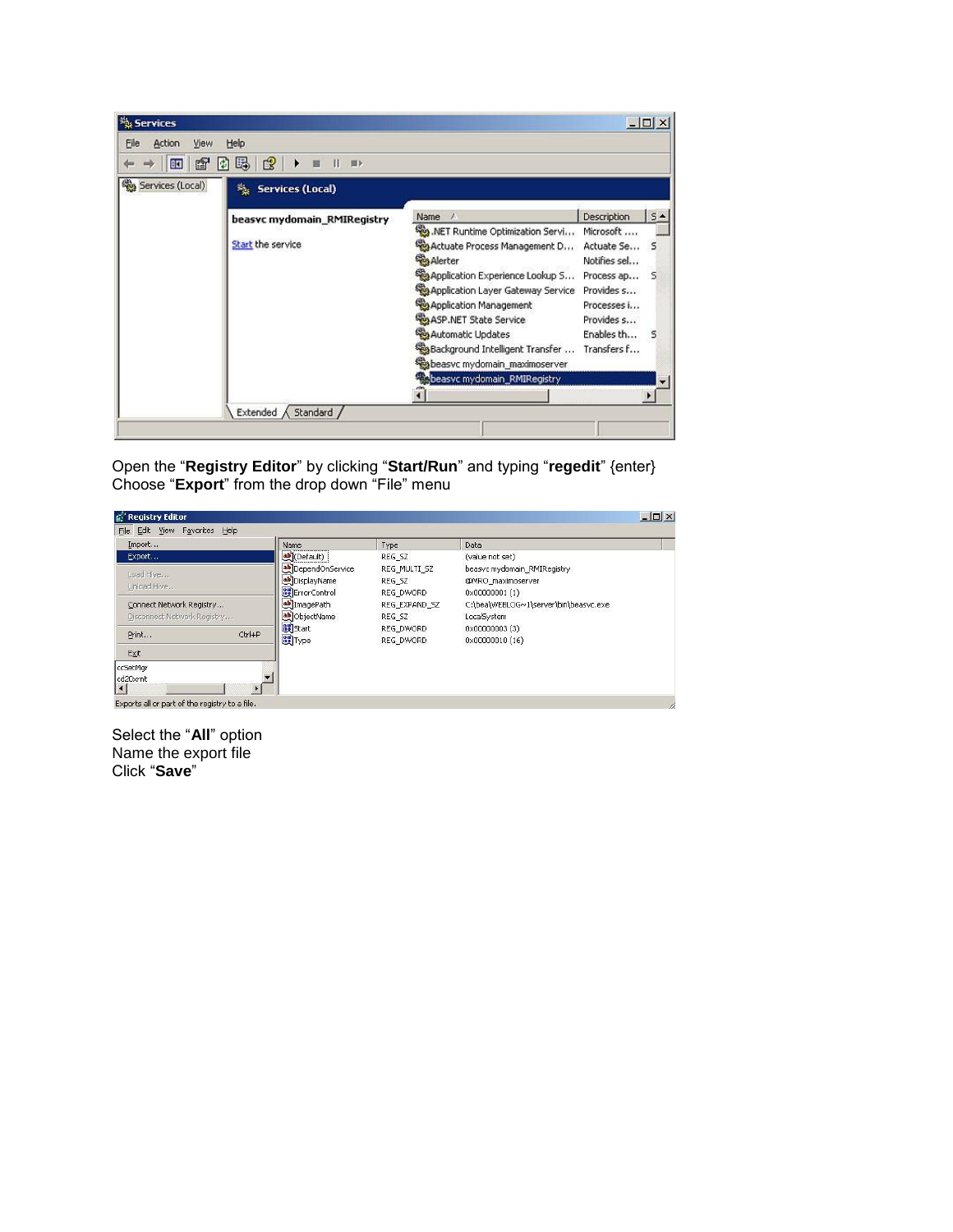| <b>Export Registry File</b> |               |                                                                                   |         |               | ? X    |
|-----------------------------|---------------|-----------------------------------------------------------------------------------|---------|---------------|--------|
| Save in:                    | My Documents  |                                                                                   | $\vert$ | $O 2$ $2$ $m$ |        |
| My Recent<br>Documents      | My eBooks     |                                                                                   |         |               |        |
| Desktop                     |               |                                                                                   |         |               |        |
| My Documents                |               |                                                                                   |         |               |        |
| My Computer                 |               |                                                                                   |         |               |        |
|                             |               |                                                                                   |         |               |        |
| My Network<br>Places        | File name:    | reg_backup_2006-07-03                                                             |         |               | Save   |
|                             | Save as type: | Registration Files (*.reg)                                                        |         | ▼             | Cancel |
| Export range                |               |                                                                                   |         |               |        |
| ○ 剑                         |               |                                                                                   |         |               |        |
| Selected branch<br>O        |               |                                                                                   |         |               |        |
|                             |               | HKEY_LOCAL_MACHINE\SYSTEM\CurrentControlSet\Services\beasvc mydomain_maximoserver |         |               |        |

## Navigate to "**HKEY\_LOCAL\_MACHINE\SYSTEM\CurrentControlSet\Services\beasvc {domain\_name}\_RMIRegistry**"

#### Modify the "**DisplayName**" to "**@MRO\_RMIRegistry**"

This will cause the service to sort to the top of Windows services in the Services control panel

| BattC                                                                                                                                                                               | Name                                                                                                                           | Type                                                                               | Data                                                                                                                                              |
|-------------------------------------------------------------------------------------------------------------------------------------------------------------------------------------|--------------------------------------------------------------------------------------------------------------------------------|------------------------------------------------------------------------------------|---------------------------------------------------------------------------------------------------------------------------------------------------|
| beasyc mydomain maximoserver<br>$\left  \bullet \right $<br>beasyc mydomain RMIRegistry<br>Ξ<br>Enum<br>Parameters<br>Security<br>H-l<br>Beep<br><b>BITS</b><br>F-<br>Browser<br>ΞH | ab (Default)<br>DisplayName<br><b>BU</b> Error Control<br>ab] ImagePath<br>ab] ObjectName<br><b>RE</b> Start<br><b>He</b> Type | REG SZ<br>REG SZ<br>REG DWORD<br>REG_EXPAND_SZ<br>REG SZ<br>REG DWORD<br>REG DWORD | (value not set)<br>@MRO RMIRegistry<br>0x00000001 (1)<br>C:\bea\WEBLOG~1\server\bin\beasvc.exe<br>LocalSystem<br>0x00000002 (2)<br>0x00000010(16) |
| didf2k<br>ΗH<br>EI-C cEvtMar                                                                                                                                                        |                                                                                                                                |                                                                                    |                                                                                                                                                   |

If there are any Maximo server services installed do the following or complete these steps after installing a Maximo service.

# Navigate to "**HKEY\_LOCAL\_MACHINE\SYSTEM\CurrentControlSet\Services\beasvc {domain\_name}\_{servername}**"

Modify the "**DisplayName**" to "**@MRO\_{servername}**"

This will cause the service to sort to the top of Windows services in the Services control panel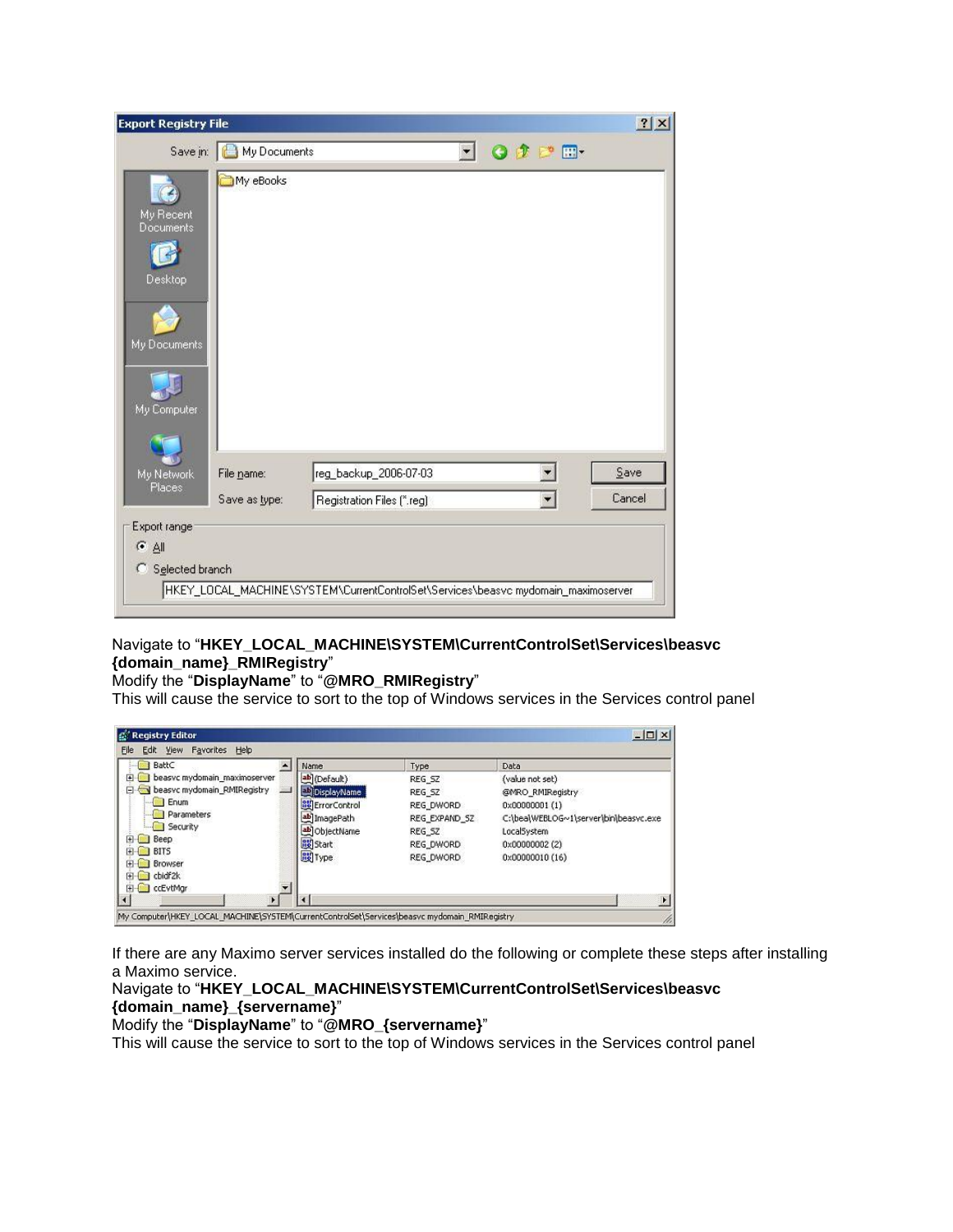| BattC                                          | Name                    | Type          | Data                                  |
|------------------------------------------------|-------------------------|---------------|---------------------------------------|
| beasyc mydomain maximoserver<br>$\overline{a}$ | ab (Default)            | REG SZ        | (value not set)                       |
| Enum                                           | DisplayName             | REG SZ        | @MRO_maximoserver                     |
| Parameters                                     | <b>BU</b> Error Control | REG_DWORD     | 0x00000001(1)                         |
| Security                                       | ab] ImagePath           | REG EXPAND SZ | C:\bea\WEBLOG~1\server\bin\beasvc.exe |
| beasyc mydomain_RMIRegistry<br>o-              | ab] ObjectName          | REG SZ        | LocalSystem                           |
| <b>Enum</b>                                    | <b>Rig</b> Start        | REG_DWORD     | 0x00000003 (3)                        |
| Parameters<br>Security<br><b>Beep</b><br>田十    | <b>He</b> Type          | REG DWORD     | 0x00000010(16)                        |
| 田 BITS                                         |                         |               |                                       |

While the Maximo service is selected, choose "**New/Multi-String Value**" from the drop down "**Edit**" menu

| pino. | <b>Modify</b>               |        | Name                    | Type          | Data                                  |
|-------|-----------------------------|--------|-------------------------|---------------|---------------------------------------|
| ė-    | Modify Binary Data          |        | ab](Default)            | REG_SZ        | (value not set)                       |
|       | New:                        |        | Key                     | REG_SZ        | @MRO_maximoserver                     |
|       |                             |        |                         | REG_DWORD     | $0 \times 00000001(1)$                |
|       | Permissions                 |        | String Value            | REG_EXPAND_SZ | C:\bea\WEBLOG~1\server\bin\beasvc.exe |
| ġ.    | Del<br>Delete               |        | <b>Binary Value</b>     | REG SZ        | LocalSystem                           |
|       | Rename                      |        | <b>DWORD Value</b>      | REG_DWORD     | 0x00000003(3)                         |
|       |                             |        | Multi-String Value      | REG DWORD     | 0x00000010 (16)                       |
|       | Copy Key Name               |        | Expandable String Value |               |                                       |
|       | Find                        | Ctrl+F |                         |               |                                       |
|       | F <sub>3</sub><br>Find Next |        |                         |               |                                       |

Rename the new value as "**DependOnService**"

| BattC                             | Name                   | Type          | Data                                  |
|-----------------------------------|------------------------|---------------|---------------------------------------|
| beasvc mydomain_maximoserver<br>F | ab](Default)           | REG_SZ        | (value not set)                       |
| Enum                              | bisplayName            | REG SZ        | @MRO maximoserver                     |
| Parameters                        | <b>RU</b> ErrorControl | REG DWORD     | 0x00000001(1)                         |
| Security                          | ab]ImagePath           | REG EXPAND SZ | C:\bea\WEBLOG~1\server\bin\beasvc.exe |
| beasyc mydomain RMIRegistry<br>F- | ab ObjectName          | REG SZ        | LocalSystem                           |
| Enum                              | an Start               | REG DWORD     | 0x00000003 (3)                        |
| Parameters                        | <b><u>no</u></b> Type  | REG DWORD     | 0x00000010 (16)                       |
| Security<br>F.<br>Beep            | DependOnService        | REG MULTI SZ  |                                       |
| <b>BITS</b><br>Ŧ                  |                        |               |                                       |

## Double click the "**DependOnService**" name

Enter the exact name of the RMI Registry server as shown in the left pane (not the display name modified earlier) in the format:

beasvc {space} {domain\_name}\_RMIRegistry

## **beasvc mydomain\_RMIRegistry**

Click "**OK**" Close the registry editor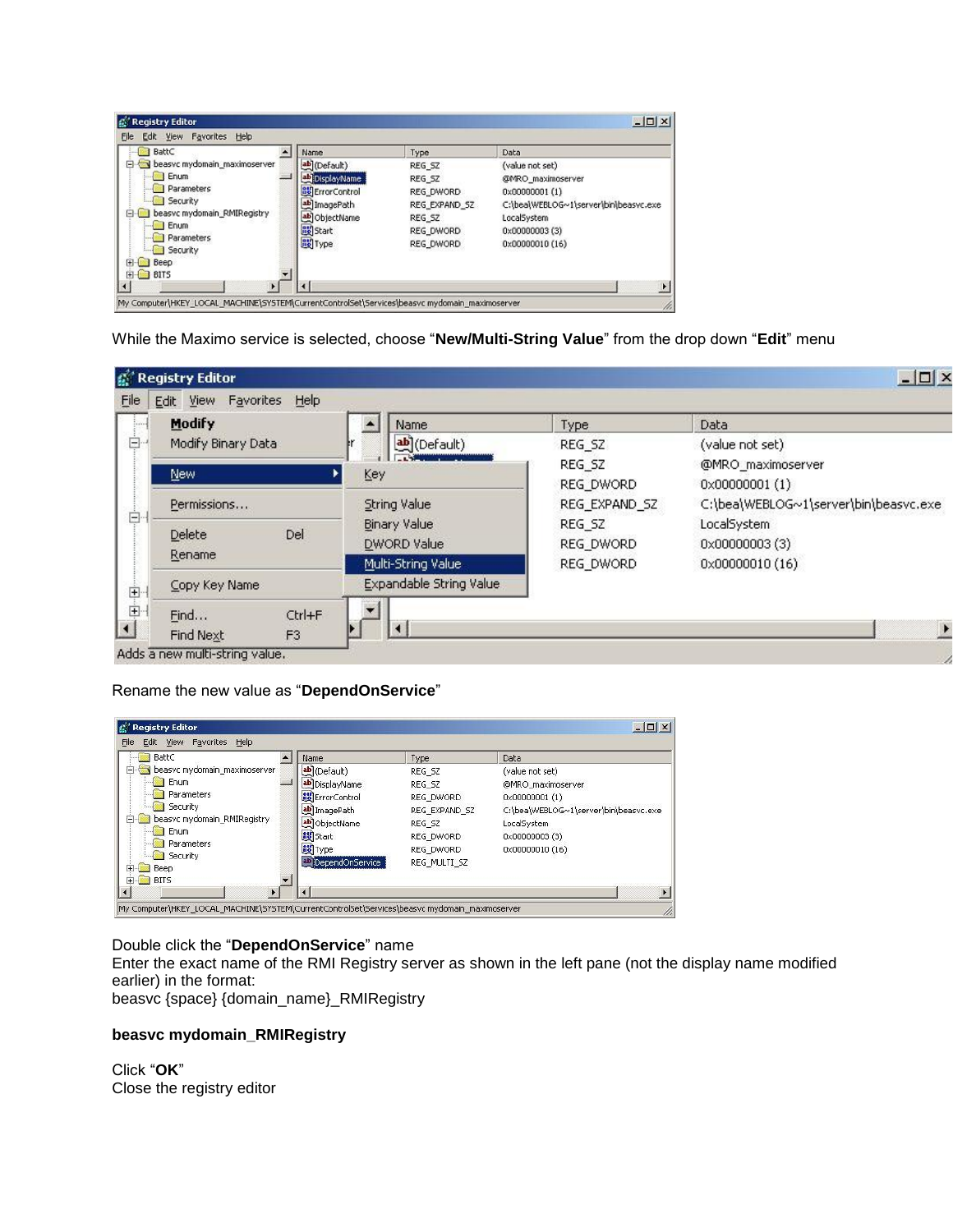| <b>Edit Multi-String</b>    |    | 2x     |
|-----------------------------|----|--------|
| Value name:                 |    |        |
| DependOnService             |    |        |
| Value data:                 |    |        |
| beasvc mydomain_RMIRegistry | OK | Cancel |

# Open the Services control panel

Find the beasvc {domain\_name}\_RMIRegistry service (NOTE: this will change to "**@MRO\_RMIRegistry**" after rebooting)

| Action<br>File | Help<br>View                  |                                                 |                    |         |
|----------------|-------------------------------|-------------------------------------------------|--------------------|---------|
| ED             | 晹<br>ピ<br>ft<br>M<br>П<br>图》  |                                                 |                    |         |
| Services (Lo   | 鷑。<br><b>Services (Local)</b> |                                                 |                    |         |
|                | beasyc mydomain_RMIRegistry   | Name<br>£.                                      | <b>Description</b> | Stati · |
|                |                               | MET Runtime Optimization Service                | Microsoft          |         |
|                | Start the service             | Actuate Process Management Dae…                 | Actuate Se         | StarL   |
|                |                               | <b>Readerter</b>                                | Notifies sel       |         |
|                |                               | Application Experience Lookup Service           | Process ap         | Starl   |
|                |                               | Application Layer Gateway Service               | Provides s         |         |
|                |                               | Application Management                          | Processes i        |         |
|                |                               | ASP.NET State Service                           | Provides s         |         |
|                |                               | Automatic Updates                               | Enables th         | Starl   |
|                |                               | Background Intelligent Transfer Ser Transfers f |                    |         |
|                |                               | beasvc mydomain_maximoserver                    |                    |         |
|                |                               | beasyc mydomain_RMIRegistry                     |                    |         |
|                |                               | Check Point SSL Network Extender                |                    | Starl   |
|                |                               | <b>B</b> ClipBook                               | Enables Cli        |         |
|                |                               | COM+ Event System                               | Supports S         | Starl   |
|                |                               | COM+ System Application                         | Manages t          |         |
|                |                               | <b>Bra Committee Decurrent</b>                  | Mainhaine a        |         |

Double-click the service to open the properties of the service Confirm that the service "**Startup type**" is set to "**Automatic**"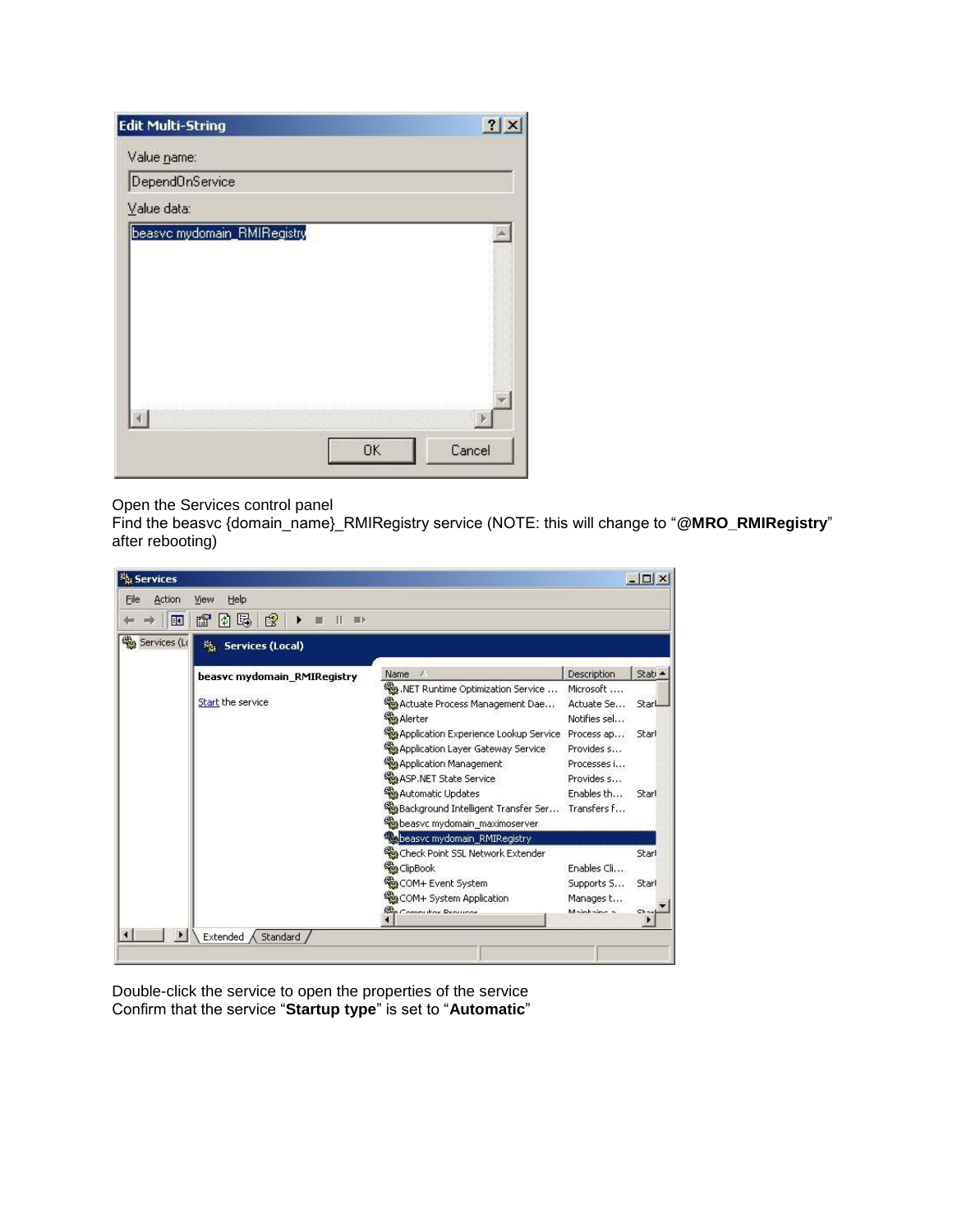| Service name:       | beasvc mydomain_RMIRegistry                                                 |       |                      |
|---------------------|-----------------------------------------------------------------------------|-------|----------------------|
| Display name:       | @MRO_RMIRegistry                                                            |       |                      |
| Description:        |                                                                             |       | $\frac{1}{\sqrt{2}}$ |
| Path to executable: |                                                                             |       |                      |
|                     | C:\bea\WEBLOG~1\server\bin\beasvc.exe                                       |       |                      |
| Startup type:       | Automatic                                                                   |       |                      |
| Service status:     | Stopped                                                                     |       |                      |
| Start               | Stop                                                                        | Pause | Resume               |
| from here.          | You can specify the start parameters that apply when you start the service. |       |                      |
|                     |                                                                             |       |                      |

#### Click the "**Dependencies**" tab

Confirm that any Maximo server services are set to depend on the RMI service starting first. Close the Services control panel

Reboot the server to complete the registry changes